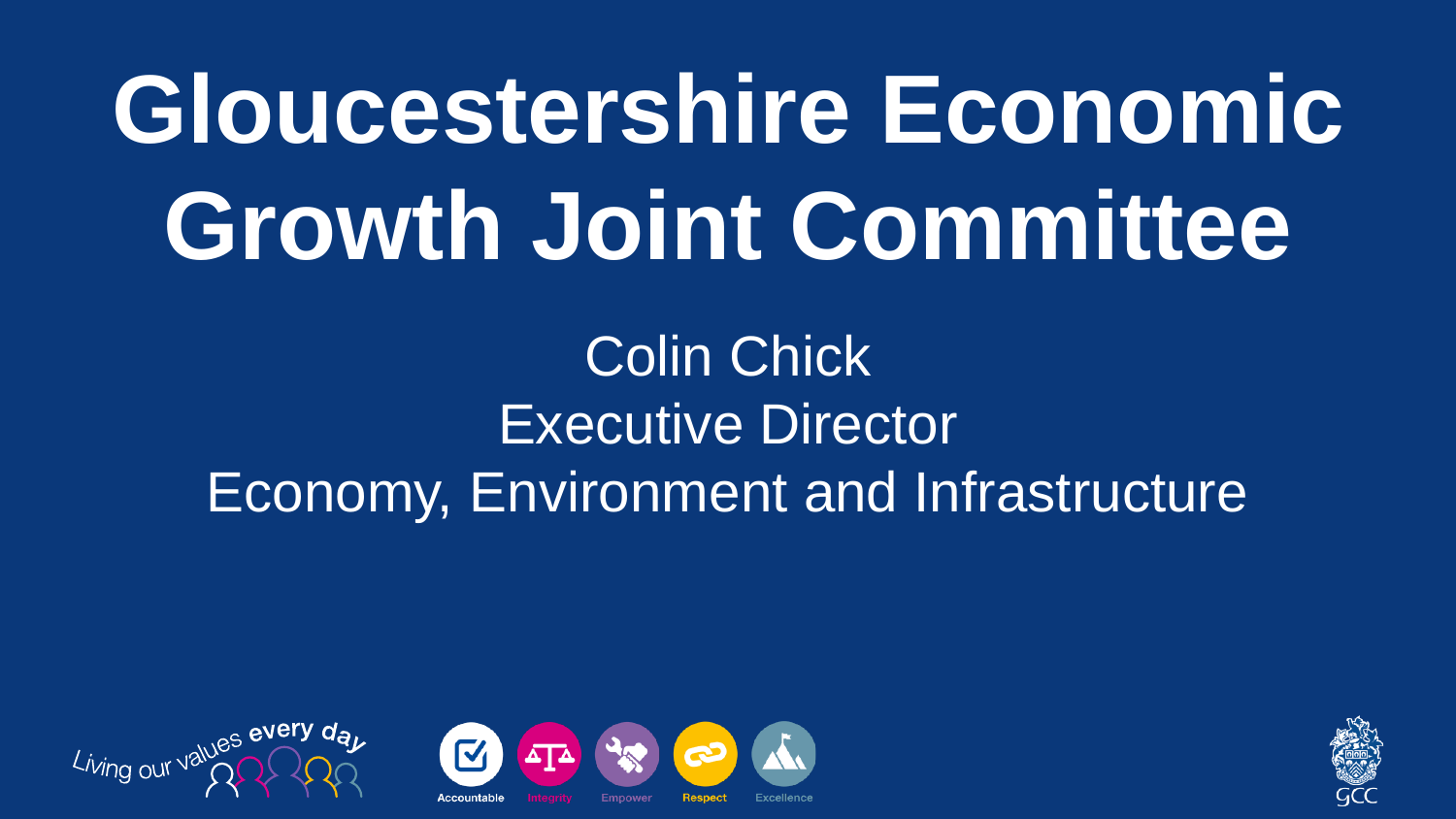## **Our recovery**

Ambition for Gloucestershire – as set out in our strategy [Looking to the Future](https://www.gloucestershire.gov.uk/media/2083042/gcc_2325-council-strategy-2019_dev20.pdf)

**Vision** "To make the most of all that Gloucestershire has to offer, help improve the quality of life for every community, support businesses to be successful and make sure the county is a place where people want to live, work and visit".

The ambitions are mirrored through the recovery plan.







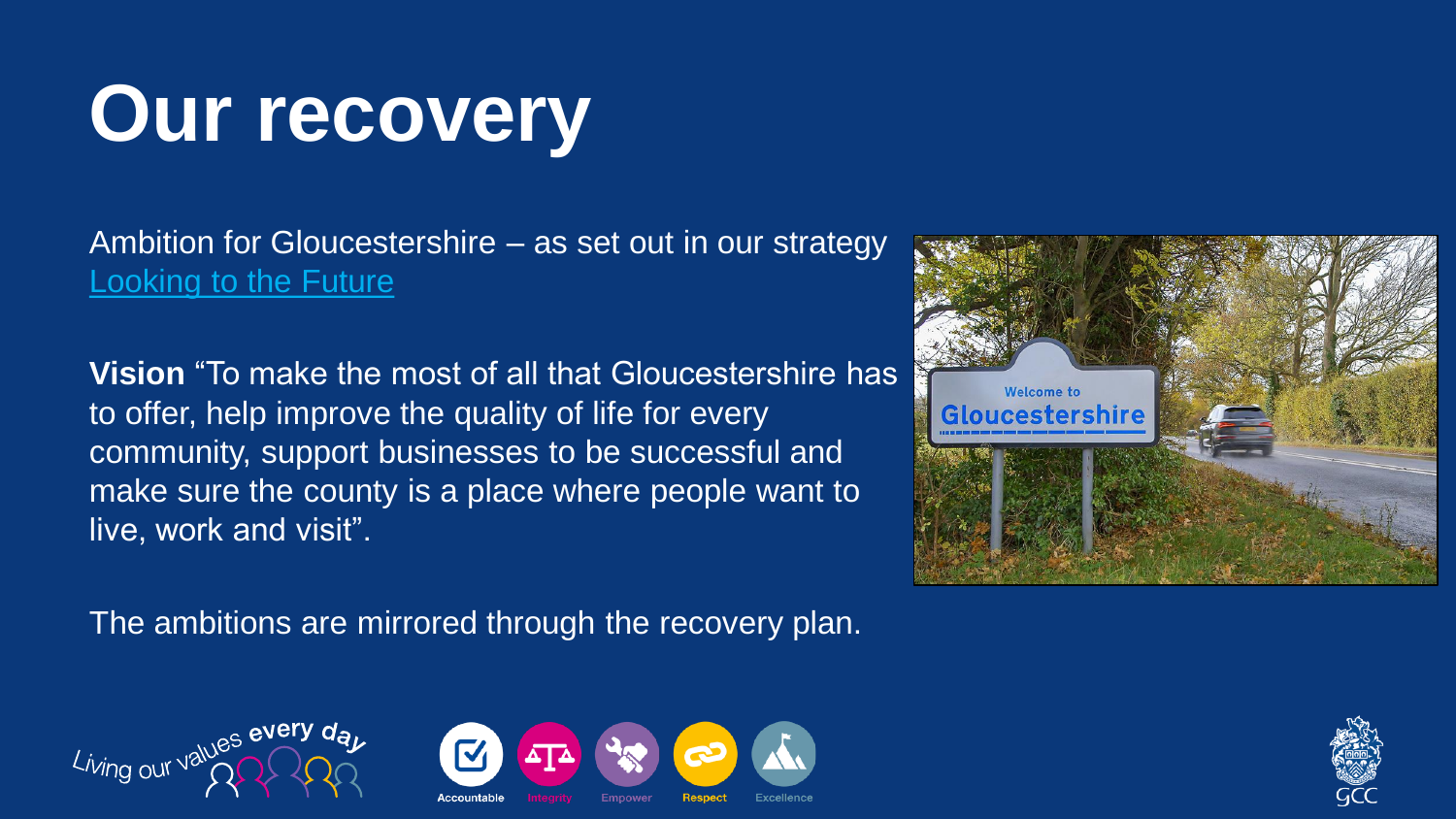**Our recovery cont. Core priorities:**

**1. People, place and connectivity – resetting how our communities interact with business and education**

**2. Employment and skills – encouraging resilience through skills and employment**

**3. Infrastructure, economy and growth – accelerating infrastructure to promote sustainable development and growth**









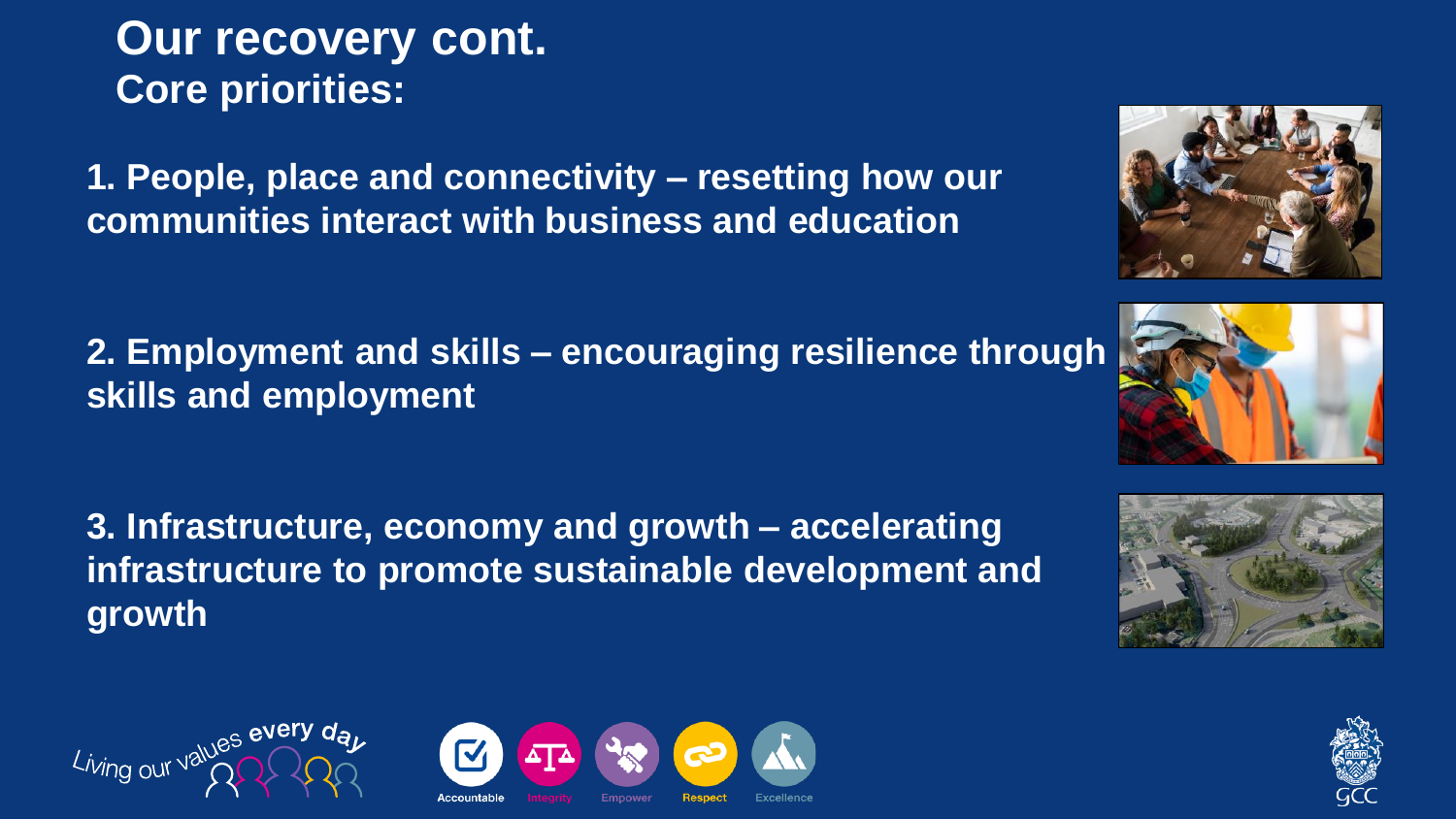### Employment and skills

**The Employment and Skills Hub is a core part of priority 2.** 

**This includes a "single front door" offer, working in a more coordinated way with GFirst LEP, schools, colleges, universities, independent training providers, DWP/Jobcentre Plus, etc.)**

**It will also:**

**\* Promote innovation and joined up initiatives enabling us to learn from and support one another to provide even better support.**

**\* Give extra capacity to this key priority by providing a focus on the data, local business intelligence, relationships with partners and a "go to" for internal service areas.**

**\* Provide a central source of advice and capacity across E&S to deliver GCC's role as an anchor organisation through the generation of social value in GCC contracts.** 

**\* Establish a blueprint for future funding mechanisms and alignment, in particular UK Community Renewal Fund and the UK Shared Prosperity Fund.**





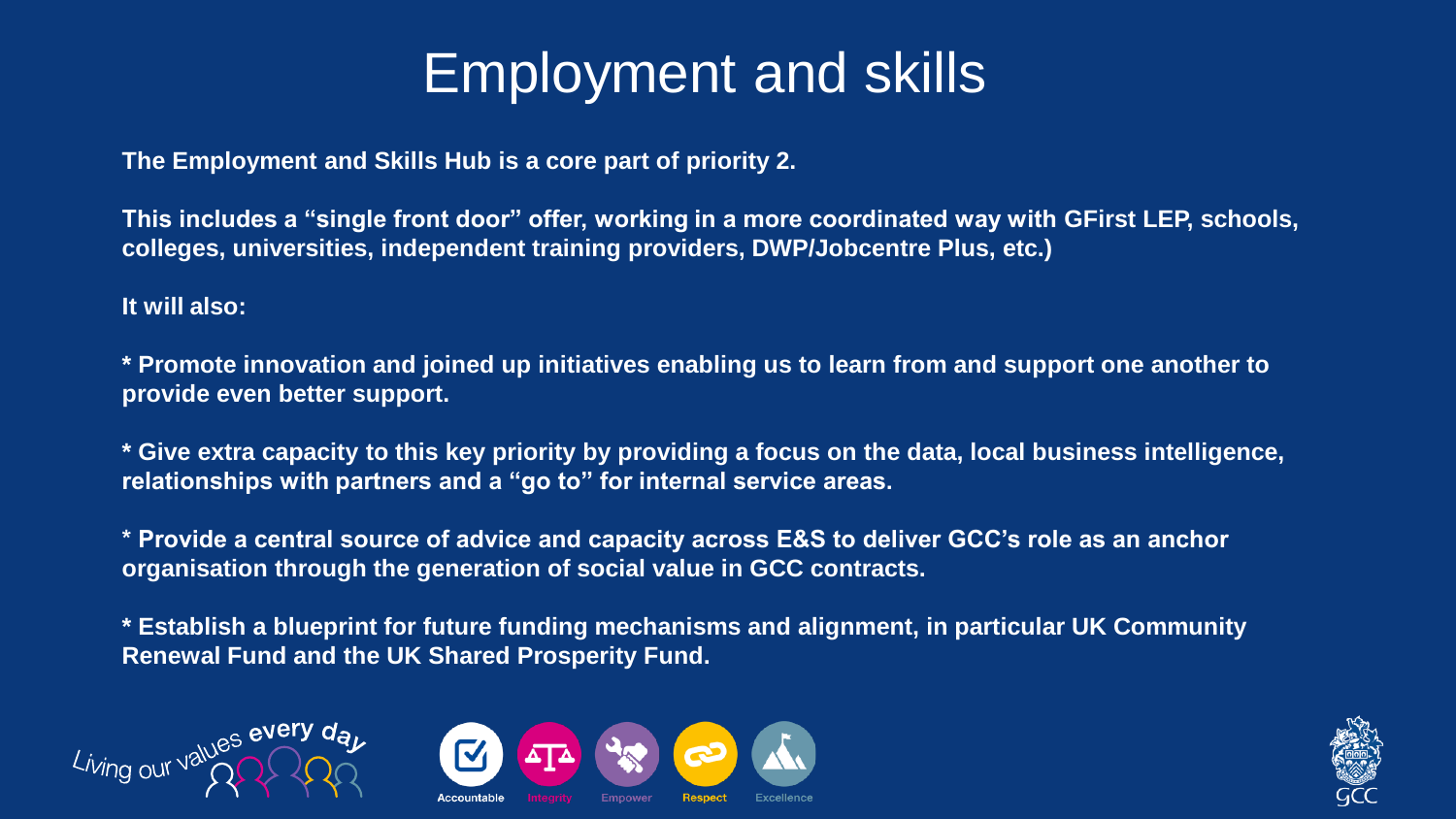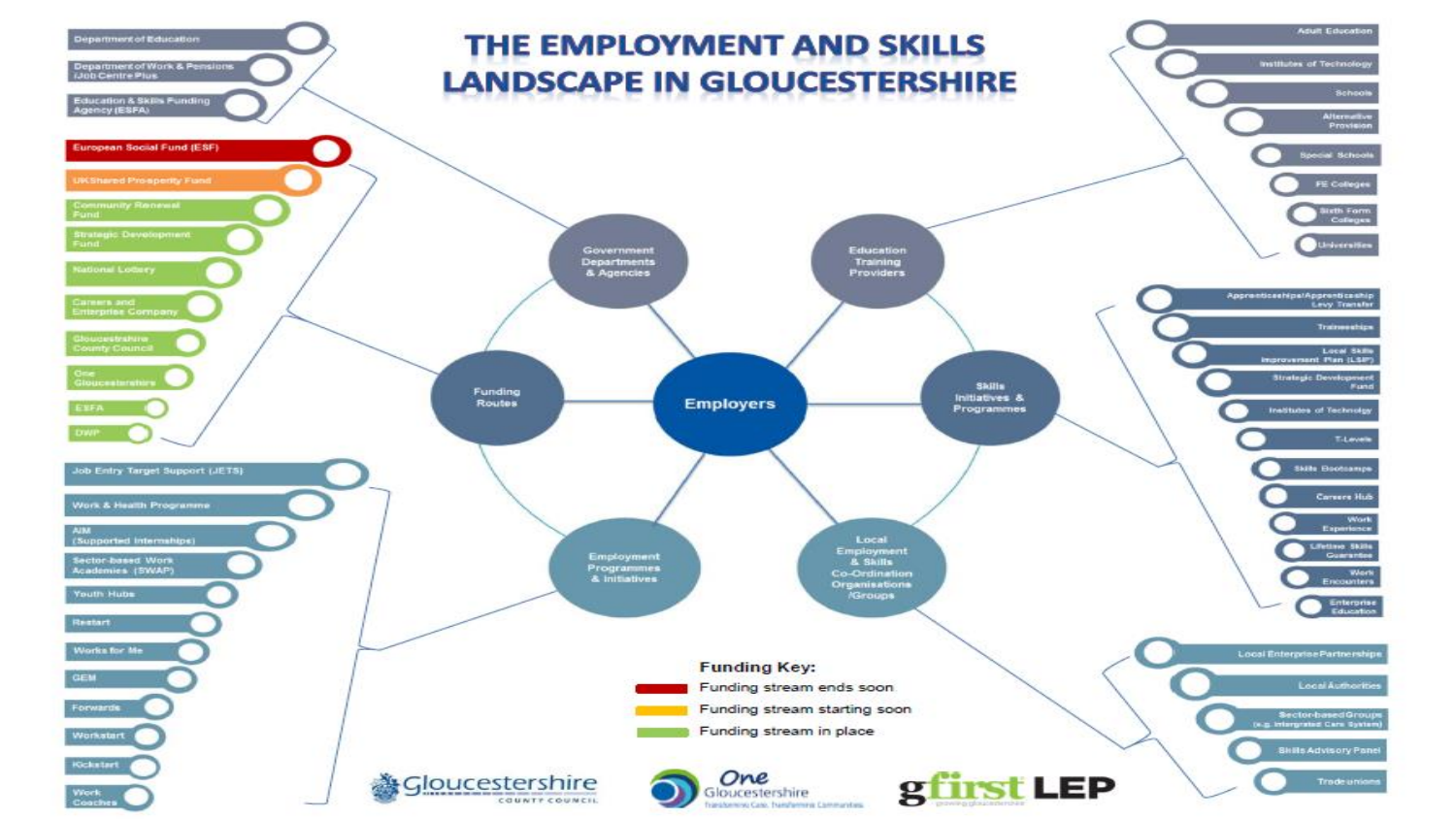## **Factors contributing to need**

#### **September closure of job retention schemes**

- 30,300 employments were furloughed equating to 1.8 in 10 resident employments (end April)
- A spike in redundancies is expected once furlough ends

#### **Socio-economic impact - target groups** - Vulnerability in labour market likely to worsen - Long-term impact on deprived communities and GCC target groups - Risk of increase in temporary housing need and homelessness

#### **Risk of increased demand and health inequalities**

- Increased JSA cost to the tax payer - Increased pressure on health and social care services both immediate and in the longer term and an increase for support across mental health needs - Longer-term increase in benefit claimants

#### **September closure of SEISS**

- 14,900 Self-Employment Income Support Scheme claims were made against (May) - This is over 40% of the eligible population - Residents unable to sustain their business will likely become unemployed (even if temporarily)

#### **The lost generation**

- An additional increase in NEETS is expected in September due to disrupted education and a lack of work experience due to 15-months of lockdown

- Increase in workless households
- Unemployment can lead to poorer health and wellbeing

#### **Job postings are up but so are levels of redundancies**

- Vacancies are higher than previous quarters signifying growing demand but "lack of relevant skills" are reported as barriers to job security. - loss of consumer confidence in the labour market





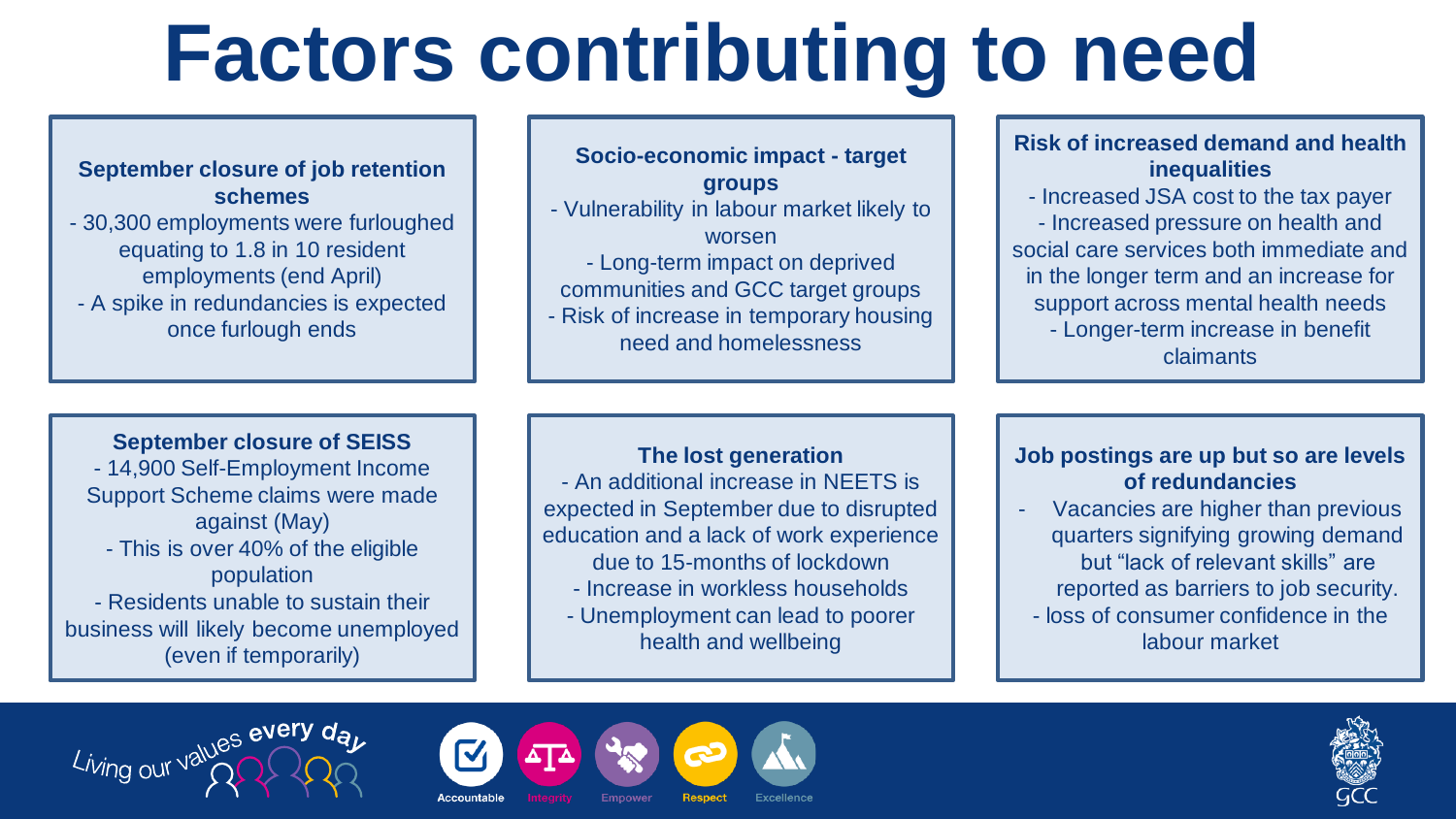### **Employment and Skills Hub benefits**

**Manage and meet increasing demand** Anticipating surge in demand when furlough and SEISS end in September 2021

**Ensure existing target groups not given lower priority** e.g. apprenticeships and cost avoidance in social care

Living our values every day

**Co-ordinated employer engagement** Create more economy of scale in employer engagement resource – work better with them and keep them engaged

**Improved experience for customers** Provide a seamless journey that raises expectations, improves resilience and encourages ambitions

**Improve employment, skills and training liaison with schools** Co-ordinate to address variation in schools career resources

**Seek and deliver "upstream solutions"** e.g. by aligning funding from DWP programmes; better co-ord with DCs and VCS; and use of social value

**Secure and make best use of limited resources** e.g. in anticipation of UK Shared Prosperity Fund (launching 2022)